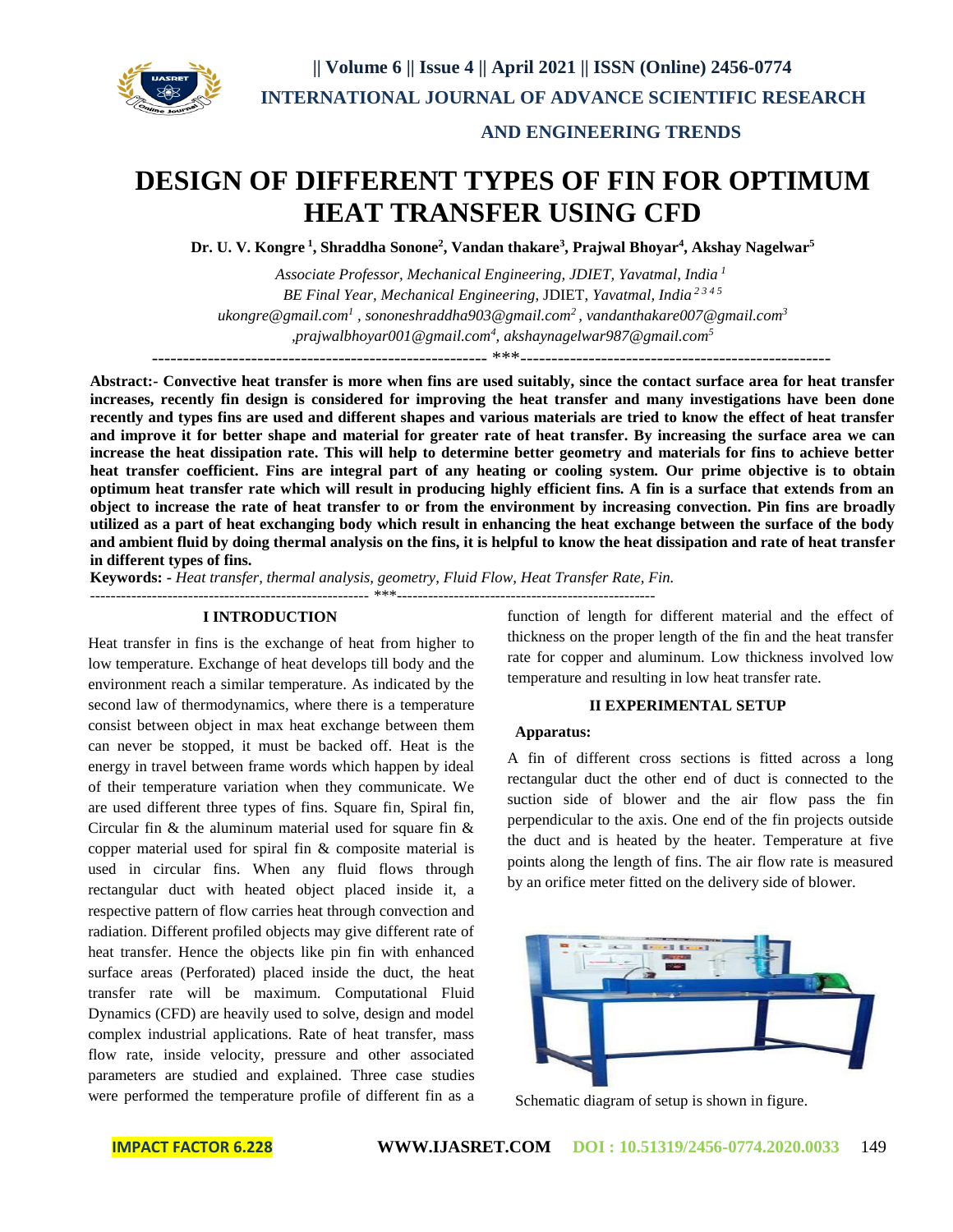

# **|| Volume 6 || Issue 4 || April 2021 || ISSN (Online) 2456-0774 INTERNATIONAL JOURNAL OF ADVANCE SCIENTIFIC RESEARCH**

## **AND ENGINEERING TRENDS**

# **Fig 1: Experimental Setup III EXPERIMENTAL PROCEDURE**

#### **NATURAL CONVECTION:**

Start heating the fin by switching ON the heater element and adjust the voltage on dimmer-stat from 0 to 100 V.

See that this input remains constant throughout the experiment.

When steady state is reached, record the final readings (1) to (5) and also record the ambient temperature reading.

#### **FORCED COVECTION***:*

Start heating the fin by switching ON the heater element and adjust the voltage on dimmer-stat from 0 to 100 V.

See that this input remains constant throughout the experiment.

Start the blower and adjust the difference of level in the manometer with the help of gate valve. When steady state is reached, record the final readings (1) to (5) and also record the ambient temperature reading.

### **IV . CONSTRUCTION OF FIN:**

#### **Square fin:**

For manufacturing of square fin from lathe and from aluminum bar of size 150mm\*15mm is done by lathe machine operations, mainly facing and threading operation in which facing is up to 125mm and threads on 25mm so that it is fitted in equipment and outer holes for wire attachment by which calculations are done and then performance by natural and forced convection of heat transfer takes place.



*Fig.2. Square Fin*

### **a. Spiral Fin:**

Spiral fin operations take place on machine from copper

bar of size 150mm\*20mm is done by lathe machine mainly facing and threading operations in which facing operation and threading is up to 25 mm, so that it is fitted in equipment and outer holes for wire attachments by which calculations are carried out for both natural as well as forced convection.

#### *b. Circular Fin:*

In circular fin manufacturing is done through lathe machine and composite bar of size 150mm\*20mm\*12mm is done by the lathe machine operations of bore, facing, threading so that it is fitted in equipment and outer holes for wire attachments by which calculations are carried out and performance for forced and natural convection takes place.



**Fig.3. Circular Fin V . CFD ANALYSIS**

#### **1) Modelling:**

Design of fins were done in CATIA software and a fin different cross section fitted across a long rectangular duct and other end of duct is connected to suction side of blower & the air flow pass the fin perpendicular to the axis. Different materials are used along with variable geometries having their own thermophysical properties.

#### **2) DESING AND FABRICATION OF FINS**

#### **Square Threaded Pin Fin:**

In his experiment Square threaded pin fin is used which is having three screw at the top face of the pin fin which is use for the connecting the thermocouple which is use for measuring the temperature at various point at pin fin. We made models of the fin by using CATIA software by using sketch command, pad, pocket commands etc. The fin having a dimension of side 20 mm length and height 125 outer diameter of copper rounded bar 13mm . On the outer surface of the aluminum rounded bar there isfive screw are situated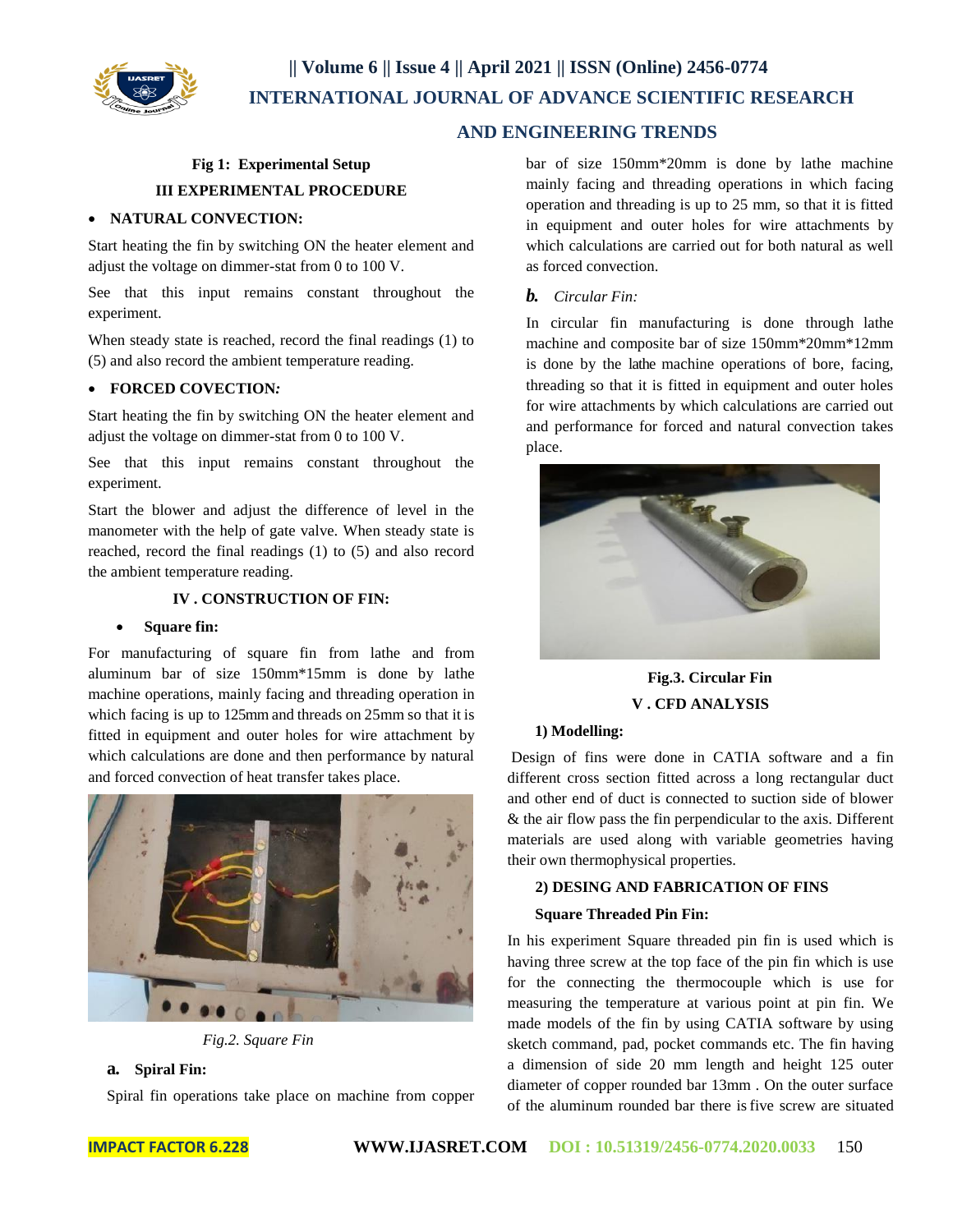

# **|| Volume 6 || Issue 4 || April 2021 || ISSN (Online) 2456-0774 INTERNATIONAL JOURNAL OF ADVANCE SCIENTIFIC RESEARCH**

# **AND ENGINEERING TRENDS**



for thermocouple to know the temperature at various point.



**Fig 4: Square Threaded Pin Fin**

**Fig.5. Square Threaded Pin Fin by Using CATIA Software.**

#### **Circular Threaded Pin Fin:**

In this type of pin fin we consider circular which is having square threaded on outer surface of pin fin. This pin fin is made up of copper material.



**Fig.6.Circular Threaded Pin Fin by using CATIA software.**

We make models of these fin with the CATIA software by using the various command in software like pad, pocket, mirror etc. these commands are use for making the models with software. The pin fin having diameter of 20 mm and height of 125 mm with square threaded on its circumference with height of 2.5 mm.

#### **Circular Composite Pin Fin:**

In this type of pin fin, we consider the two types of materials are copper and aluminum. This type of pin fin is manufactured by placing a copper rounded bar inside the aluminumrounded bar. On the outer periphery of rounded bar there is five holes are for the thermocouple which gives us temperature at various of point of fin. The dimension of the fin is having outer material is of aluminum having diameter 20mm and hollow diameter which is



**Fig.7. Circular Composite Pin Fin by using CATIA software.**

## **VI CONCLUSION**

It was designed an important graphical user interface to analyze and design fins for exchange of heat. Three case studies were performed, the temperature profile of different fins as a function of length for different materials, and the effect of thickness on the proper length of the fin and the heat transfer rate for copper and aluminum. The best working material was copper with the highest thermal conductivity (395W/moC). Low thickness involves low temperature in the extreme of the fin resulting in a low heat transfer in that zone. The higher the thickness, the higher the proper length. Between copper and aluminum, the best material for the same thickness is aluminum because it has the shortest proper